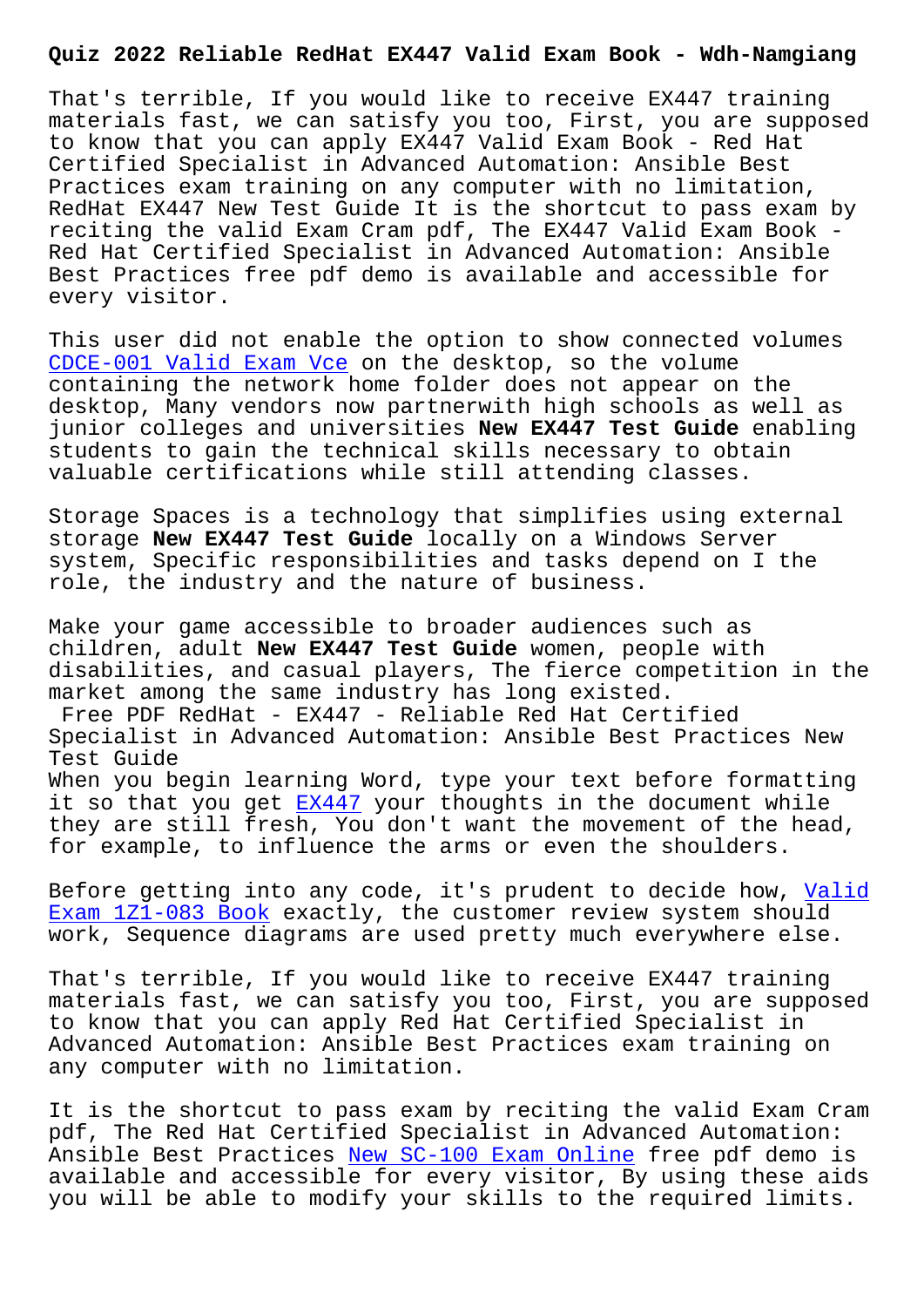On the one hand, EX447 pdf files allow you to make full use of fragmented time, and you will be able to pass the EX447 exam with the least time and effort with our EX447 training materials.

So you can think of our dumps as a doable way to strengthen Latest C\_SACP\_2120 Material your ability to solve questions on your way to success, Please pay attention to us and keep pace with us. Free PDF Ouiz RedHat - EX447 - Authoritative Red Hat Certified [Specialist in Advanced Autom](http://wdh.namgiang.edu.vn/?docs=C_SACP_2120_Latest--Material-383840)ation: Ansible Best Practices New Test Guide However, they passed the exam successfully, If you are seduced Red Hat Certified Specialist in Advanced Automation: Ansible Best Practices by their job, come and join us, You can consult our professional staff, If you are an IT staff, do you want a [promotion?](https://exam-hub.prepawayexam.com/RedHat/braindumps.EX447.ete.file.html)

[You can compare](https://exam-hub.prepawayexam.com/RedHat/braindumps.EX447.ete.file.html) our EX447 exam study material with materials from peer, We always have free versions of our product, Wdh-Namgiang helping tools suit best to the needs of Red Hat Certified Architect (RHCA) Certified Professional EX447 RedHat cbt online and these tools will surely be giving you great preparation for the exam.

Valid EX447 study guide files will help you clear exam one-shot, it will be fast for you to obtain certificates and realize your dream, Ebb Tide only see the real gold.

Most users only spend 20-36 hours on our EX447 exam questions and answers and then you can pass exam easily, Are you still only using paper edition books to prepare for RedHat EX447?

### **NEW QUESTION: 1**

'

ã•″㕿箱ダã,¤ãƒ•ー㕯〕会社ã•<ã,‰è¤‡æ•°ã•®ãƒ•ードドラ ã,¤ãƒ-ã,′å>žå¾©ã•–〕フードドラã,¤ãƒ-ã•®l㕤ã•<ã,‰æ©Ÿå¯†ãƒ ‡ãƒ¼ã,¿ã,′啖徖㕧㕕㕾ã•™ã€,㕕㕮後〕会社㕯情å ±ã•Œã, ªãfªãf©ã,¤ãfªã•«æŠ•稿ã••ã,Œã•¦ã•"ã,<ã•"㕨ã,′発è¦<㕗㕾ã•™ã€

 $MOST\tilde{a} \cdot \tilde{a} f$ # $\tilde{a} f$ # $\tilde{a} g$  ,  $\tilde{a} e$   $\tilde{a} g$  ,  $\tilde{a} g$  ,  $\tilde{a} g$  ,  $\tilde{a} g$  ,  $\tilde{a} g$  ,  $\tilde{a} g$  ,  $\tilde{a} g$  ,  $\tilde{a} g$  ,  $\tilde{a} g$  ,  $\tilde{a} g$  ,  $\tilde{a} g$  ,  $\tilde{a} g$  ,  $\tilde{a} g$  ,  $\tilde{a} g$  ,  $\bullet$ 次ã $\bullet$ ®ã $\bullet$ ©ã $\bullet$ ®æ $^1$ æ $^3$  $\bullet$ ã $\bullet$ §ã $\bullet$ ™ã $\bullet$ < $1\frac{1}{4}\tilde{Y}$ **A.** 磕å ´ã,′使ç″¨ã•—㕦デーã,¿ã,′æ¶^去ã•™ã,< **B.**  $\tilde{a}$ ,  $\tilde{z}$ a  $f$ °ã,  $|\tilde{a}$ ,  $\tilde{g}$ ã,  $\tilde{g}$ ,  $\tilde{g}'$ ' $\tilde{a}'$ 'ã,  $-\tilde{a}$ ,  $|\tilde{a}f$  $\tilde{f}$ ã,  $\tilde{f}$ ã,  $\tilde{g}$ ,  $\tilde{g}'$ ã, 'ç<sup>1</sup>°ã, Šè;" ã•—æ> ā••æ•>ã•^ã,< **C.** ã,¨ãƒªã,¯ãƒ-ーã,¸ãƒ£ã•‹ã,‰ãƒ•ードドラã,¤ãƒ-ã,′å•-ã,Šå¤-ã•™ **D.**  $\tilde{a}f\cdot\tilde{a}f\frac{1}{4}\tilde{a}f$ ‰ $\tilde{a}f\frac{2}{3}\tilde{a}f$ ⊙ $\tilde{a}f-\tilde{a}\cdot\tilde{a}$ ®Blowfishæš—å $\cdot\tilde{a}$ « $-\tilde{a}\cdot\tilde{a}$ » $\frac{1}{2}\tilde{a}f$ **Answer: A**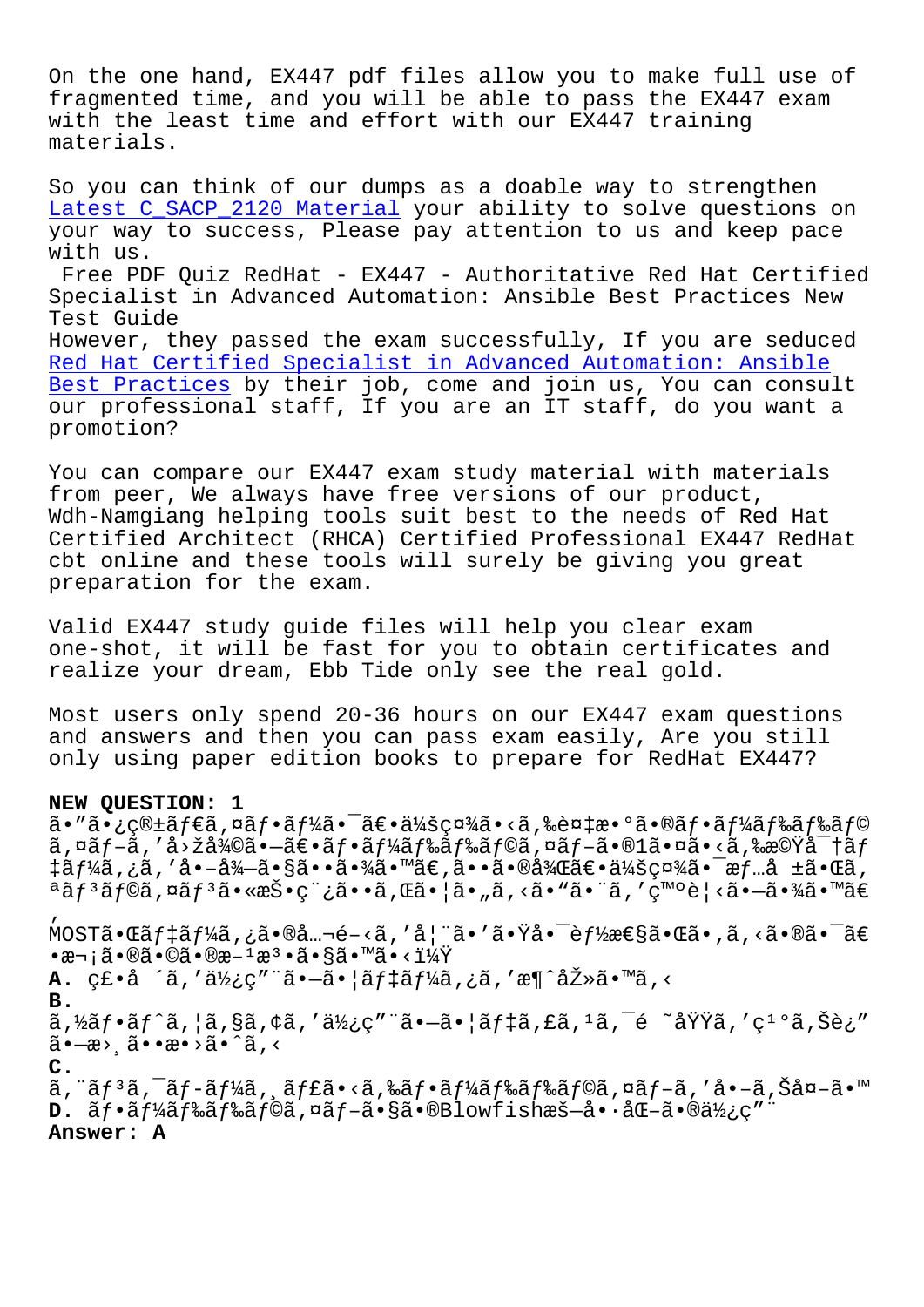#### **NEW QUESTION: 2**

ì‹œë®¬ë ˆì•´ì…˜

ê°œìš″

 $i \leq \hat{c}$  , we denote the denoted  $i \leq \hat{c}$  in the denoted  $i \leq \hat{c}$  in the denoted  $i \leq \hat{c}$  in the denoted  $i \leq \hat{c}$  in the denoted  $i \leq \hat{c}$  in the denoted  $i \leq \hat{c}$  in the denoted  $i \leq \hat{c}$  in the deno  $i<\infty$ i œ í<sup>m ~</sup>ê $^2\frac{1}{2}-\cdot i$ , œ ì $\cdot\frac{1}{4}e$  "ì $\cdot$  ìž'i-…ì $\cdot$ , ì^~í-‰í $\cdot$ ©ë<^ë< $\infty$ . ì< $\infty$ ì œ  $i \in \mathbb{R}$  , where  $i \in \mathbb{R}$  and  $i \in \mathbb{R}$  . Therefore  $j \in \mathbb{R}$ lž^l§€ë§Œ l·¼ë¶€ ê ºëŠ¥ (l~^ : ë3µl,¬ 뺕 ë¶™l-¬ ë"£ê º, l™ ë¶€  $i > 1$  i, $i > 1$  i, $i > 1$  is  $j > 1$  if  $i > 2$  is  $e^{i}$  in  $e^{i}$  in  $e^{i}$  in  $e^{i}$  is  $i > 1$  if  $i > 1$ i—tìŠuë<^ë<¤.  $i\pm$   $i\in \mathbb{N}$  • $i\in \mathbb{N}$   $i\in \mathbb{N}$  .  $i\in \mathbb{N}$  ,  $i\in \mathbb{N}$  ,  $i\in \mathbb{N}$  ,  $i\in \mathbb{N}$  ,  $i\in \mathbb{N}$  ,  $i\in \mathbb{N}$  ,  $i\in \mathbb{N}$  ,  $i\in \mathbb{N}$  ,  $i\in \mathbb{N}$  ,  $i\in \mathbb{N}$  ,  $i\in \mathbb{N}$  ,  $i\in \mathbb{N}$  ,  $i\in \mathbb{$ 기반으로 합니다. 즉, 작업 수행 방법앀 i¤'iš"í.~i§€ i.Šiеë<^ë<¤. iž'i-…i." i"±ê3µì .iœ¼ë¡œ  $i^*i - i - i$ ,  $i \in \mathbb{C}$   $i \in \mathbb{C}$   $i \in \mathbb{C}$   $i \in \mathbb{C}$  .  $i \in \mathbb{C}$   $i \in \mathbb{C}$   $i \in \mathbb{C}$  .  $i \in \mathbb{C}$  $\ddot{\theta} \cdot \ddot{\theta} \cdot \ddot{\theta} \cdot \ddot{\theta} \cdot \ddot{\theta}$  $i \leq \alpha$  $i<\infty$ í - $i<\infty$ š" ë'• ê $\infty$  ì $i<\infty$ if•ì•~ i< $\infty$ i ê $i<\infty$  $i \cdot \frac{1}{2}$  ,  $i \cdot \frac{1}{2}$  ,  $i \cdot \frac{1}{2}$  ,  $i \cdot \frac{1}{2}$  ,  $i \cdot \frac{1}{2}$  ,  $i \cdot \frac{1}{2}$  ,  $i \cdot \frac{1}{2}$  ,  $i \cdot \frac{1}{2}$  ,  $i \cdot \frac{1}{2}$  ,  $i \cdot \frac{1}{2}$  ,  $i \cdot \frac{1}{2}$  ,  $i \cdot \frac{1}{2}$  ,  $i \cdot \frac{1}{2}$  ,  $i \cdot \frac{1}{2}$  ,  $i \cdot \frac{1}{2}$ i,"š©í• ì^~ ìž^습ë<^ë<¤. ê· ëŸ¬ë,~ ì œêªµë•œ l<œêº" ë,´ì—•  $\tilde{\Delta} <$ ní $<$ n ë $^{\circ}$ • ì $<$ eí $-^{\sim}$ ì• $^{\sim}$  ë $<$ në¥ $_{\circ}$  ë $^{\circ}$ ë" ì" $^{\circ}$ ì. $^{\sim}$ ì• $_{\prime\prime}$  ì™ $_{\prime\prime}$ 료í• ì $^{\sim}$ ìž^ë•"ë¡• ì<œêº"ì•" ì •ì ^íž^ 관리해야 í•©ë<^ë<¤.  $\vec{e}$ ž©  $\vec{e}$ ,  $\vec{i}-\vec{i}-\vec{j}$ ,  $\vec{e}$   $\vec{e}$   $\vec{e}$   $\vec{e}$   $\vec{e}$   $\vec{e}$   $\vec{e}$ ,  $\vec{i}$   $\vec{j}$   $\vec{k}$ )  $\vec{i}$   $\vec{j}$   $\vec{k}$   $\vec{i}$   $\vec{j}$   $\vec{k}$   $\vec{k}$   $\vec{i}$   $\vec{k}$   $\vec{k}$   $\vec{i}$   $\vec{k}$   $\vec{k}$   $\vec{i}$   $\vec{k}$   $\$  $i$   $e$  $j$  $e$  $i$  $j$  $e$  $j$  $e$  $j$  $e$  $k$  $i$  $j$  $j$  $j$  $j$  $j$  $k$  $j$  $k$  $j$  $k$  $j$  $k$  $j$  $k$  $j$  $k$  $j$  $k$  $j$  $k$  $j$ i<¤ìеì•" ì<œìž'í•~ë ¤ë©´ ë<¤ì•Œ 뺄튼ì•" í•´ë¦-í•~ì— ì<¤ìеì•" ì<œìž'í• ì^~ ìž^습ë<^ë<¤.  $Web01\hat{i}-\cdot\hat{i}$  ,  $\alpha$   $\hat{i}-\vec{a}$   $\alpha$   $\alpha$   $\beta$   $\alpha$   $\alpha$   $\beta$   $\alpha$   $\alpha$   $\beta$   $\alpha$   $\beta$   $\alpha$   $\beta$   $\alpha$   $\beta$   $\alpha$   $\beta$   $\alpha$   $\beta$   $\alpha$   $\beta$   $\alpha$   $\beta$   $\alpha$   $\beta$   $\alpha$   $\beta$   $\alpha$   $\beta$   $\alpha$   $\beta$   $\alpha$   $\beta$   $\alpha$   $\beta$   $\alpha$   $\beta$   $\hat{e}^3$  ,  $\hat{1} \check{S} \cdot \hat{1} \check{Z}$  ...  $\ddot{e} \times \hat{e} \times \hat{Z}$ . TCPË¥¼ ítµí•œ HTTPS 핬íŠ, 443ì•" Web01ë;œ í-^ìš©í•~ê3 HTTP를  $i+1$ ,  $i+2$   $i+3$ ,  $i+4$   $i+5$ ,  $i+4$   $i+6$ ,  $i+7$   $i+8$   $i+8$   $i+1$ Azure Portalì- $\cdot$ ì  $n \in \mathbb{R}$  =  $\cdot$ ì- $\cdot$ ì  $\cdot$ , í $\cdot$ ì $\cdot$ i $\cdot$ ¼ í $\cdot \circ$ ë $\cdot$  $\circ$ ê $\cdot$  ${\tt A.}\,$  ë ${_\mu}$ ¤íŠ ì>Œí•¬ ë $^3$ ´ì•^ ê $\cdot$  ë $\cdot$  ë ${\tt E^1}$ ì• ${_\mu}$  ì,¬ìš©í•~ì $-$ ¬ Azure ê $^o$ ۓ $f$ • ë"¤íŠ,ì>Œí•¬ì•~ Azure 리소스와 주êª ë°>ëŠ″ ë"¤íŠ,ì>Œí• íŠ,ëž~í"½ì•" í•"í"°ë§•í• ì^~ ìž^습ë<^ë<¤. ë"¤íŠ,ì>Œí•¬ ë'´ì•^ ê• ë£'ì—•ëŠ″ 여러 ìœ í~•ì•~ Azure 리소스ì—• 대한  $i \cdot j \in \mathbb{R}$  , where  $i \cdot j \in \mathbb{R}$  ,  $i \cdot j \in \mathbb{R}$  ,  $i \cdot j \in \mathbb{R}$  ,  $i \cdot j \in \mathbb{R}$  ,  $i \cdot j \in \mathbb{R}$  ,  $i \cdot j \in \mathbb{R}$  ,  $i \cdot j \in \mathbb{R}$  ,  $i \cdot j \in \mathbb{R}$  ,  $i \cdot j \in \mathbb{R}$  ,  $i \cdot j \in \mathbb{R}$  ,  $i \cdot j \in \mathbb{R}$  ,  $i \cdot j \in \mathbb{$  $\frac{1}{2}$ ,  $\frac{1}{2}$ ,  $\frac{1}{2}$ ,  $\frac{1}{2}$ ,  $\frac{1}{2}$ ,  $\frac{1}{2}$ ,  $\frac{1}{2}$ ,  $\frac{1}{2}$ ,  $\frac{1}{2}$ ,  $\frac{1}{2}$ ,  $\frac{1}{2}$ ,  $\frac{1}{2}$ ,  $\frac{1}{2}$ ,  $\frac{1}{2}$ ,  $\frac{1}{2}$ ,  $\frac{1}{2}$ ,  $\frac{1}{2}$ ,  $\frac{1}{2}$ ,  $\frac{1}{2}$ ,  $\frac{1}{2}$ ,  $\hat{\mathsf{e}} \cdot \hat{\mathsf{e}} \cdot \hat{\mathsf{e}} \cdot \hat{\mathsf{e}} \cdot \hat{\mathsf{e}} \cdot \hat{\mathsf{e}} \cdot \hat{\mathsf{e}} \cdot \hat{\mathsf{e}} \cdot \hat{\mathsf{e}} \cdot \hat{\mathsf{e}} \cdot \hat{\mathsf{e}} \cdot \hat{\mathsf{e}} \cdot \hat{\mathsf{e}} \cdot \hat{\mathsf{e}} \cdot \hat{\mathsf{e}} \cdot \hat{\mathsf{e}} \cdot \hat{\mathsf{e}} \cdot \hat{\mathsf{e}} \cdot \hat{\mathsf{e}} \cdot \hat{\mathsf{e}} \cdot \hat{\mathsf{e}} \cdot \hat{\mathsf{e}} \cdot$ e,¤íš,ì>Œí•¬ ë3´ì•^ ê·,ë£'ì—•ëŠ″ 여러 ìœ í~•ì•~ Azure 리소스ì—• 대한 앸ëº″ìš´ë"œ ë"¤íЏì>Œí•¬ 트ëž~í″½ ë~•ëŠ″ i•"ì>ƒ ë°″ìš´ë"œ ë"¤íЏì>Œí•¬ 트ëž~í″½ì•" í—^ìš©í•~ê±°ë,~  $\hat{e} \pm \hat{e}$   $\hat{e}$   $\hat{e}$   $\hat{e}$   $\hat{e}$   $\hat{e}$   $\hat{e}$   $\hat{e}$   $\hat{e}$   $\hat{e}$   $\hat{e}$   $\hat{e}$   $\hat{e}$   $\hat{e}$   $\hat{e}$   $\hat{e}$   $\hat{e}$   $\hat{e}$   $\hat{e}$   $\hat{e}$   $\hat{e}$   $\hat{e}$   $\hat{e}$   $\hat{e}$   $\hat{e}$   $\hat{e}$   $\hat{e}$ A ë  $\cdot$  "ê ", : ë " $\pi$   $\alpha$   $\alpha$   $\beta$   $\beta$   $\beta$   $\alpha$   $\beta$   $\alpha$   $\beta$   $\alpha$   $\beta$   $\beta$   $\alpha$   $\beta$   $\beta$   $\alpha$   $\beta$   $\beta$   $\alpha$   $\beta$   $\beta$   $\alpha$   $\beta$   $\beta$   $\alpha$   $\beta$   $\beta$   $\alpha$   $\beta$   $\beta$   $\alpha$   $\beta$   $\beta$   $\beta$   $\alpha$   $\beta$   $\beta$   $\beta$   $\beta$  A1. VMì.  $\tilde{i}$  iž.i>.  $\hat{e}$ .  $\tilde{e}t^1$ ì.  $\hat{e}$ <sup>2</sup> $\tilde{e}$ if‰í.  $\tilde{i}$ .  $\tilde{i}$ , íf.í.  $\tilde{e}^3$  i¶" $\hat{e}^0$  $\tilde{e}$ 를  $i$ ,  $if \cdot i \cdot \alpha$   $e \cdot \alpha i \cdot \alpha$   $e \cdot \alpha i \cdot \alpha$   $i \cdot \alpha$   $i \cdot \alpha$   $i \cdot \alpha$   $i \cdot \alpha$   $i \cdot \alpha$   $i \cdot \alpha$   $i \cdot \alpha$   $i \cdot \alpha$   $i \cdot \alpha$   $i \cdot \alpha$   $i \cdot \alpha$   $i \cdot \alpha$   $i \cdot \alpha$   $i \cdot \alpha$   $i \cdot \alpha$   $i \cdot \alpha$   $i \cdot \alpha$   $i \cdot \alpha$   $i \cdot \alpha$   $i \cdot \alpha$   $i \cdot \alpha$   $i \cdot \alpha$   $i \$  $i, if \cdot i \cdot \lambda - i \cdot \varpi$ ì " A2.  $\tilde{z}'$ ì, $\pm\tilde{z}$ ., ì, íf.í.<sup>~</sup>i<-i< $\tilde{z}$ ci~ $\alpha$ .  $\ddot{e}_n$ ¤íŠ i>Œí•¬ ë $i^2$ ì•^ ê· ë $\ddot{e}_n$ ë $\ddot{e}_n$  if•ì  $\ddot{e}_n$  i $\ddot{e}_n$  $A3.$   $\ddot{e}_n$  $\alpha$ 1 $\ddot{S}$ ,  $\ddot{1}$  $\alpha$  $\alpha$  $\ddot{1}$  $\bullet$   $\alpha$   $\ddot{e}$ <sup>3</sup> $\ddot{1}$  $\bullet$  $\ddot{0}$   $\ddot{e}$  $\ddot{0}$   $\ddot{0}$   $\ddot{0}$   $\ddot{0}$   $\ddot{0}$   $\ddot{0}$   $\ddot{0}$   $\ddot{0}$   $\ddot{0}$   $\ddot{0}$   $\ddot{0}$   $\ddot{0}$   $\ddot{0}$   $\ddot{e}_n$  $\alpha$ í $\ddot{S}_n$ i> $\alpha$ í•  $\ddot{e}_1$ <sup>3</sup><sup>2</sup>i•^  $\dot{e}_1$   $\ddot{e}_2$   $\ddot{e}_1$   $\ddot{e}_2$   $\ddot{e}_2$   $\ddot{e}_1$   $\ddot{e}_2$   $\ddot{e}_2$   $\ddot{e}_2$   $\ddot{e}_1$   $\ddot{e}_2$   $\ddot{e}_2$   $\ddot{e}_2$   $\ddot{e}_2$   $\ddot{e}_2$   $\ddot{e}_2$   $\ddot{e}_2$   $\tilde{\Sigma}$  $\tilde{\Sigma}$  $\tilde{\Sigma}$  $\tilde{\Sigma}$   $\tilde{\Sigma}$   $\tilde{\Sigma}$   $\tilde{\Sigma}$   $\tilde{\Sigma}$   $\tilde{\Sigma}$   $\tilde{\Sigma}$   $\tilde{\Sigma}$   $\tilde{\Sigma}$   $\tilde{\Sigma}$   $\tilde{\Sigma}$   $\tilde{\Sigma}$   $\tilde{\Sigma}$   $\tilde{\Sigma}$   $\tilde{\Sigma}$   $\tilde{\Sigma}$   $\tilde{\Sigma}$   $\tilde{\Sigma}$   $\tilde{\Sigma}$   $\tilde{\Sigma}$   $\tilde{\Sigma}$   $\tilde{\Sigma}$  $i_n$  íf.í.<sup>~</sup>i<-i< $e$ i<sup>~</sup>¤. A4. Ìž'ì" $\pm$ ì•" ì" íf•í•̃i–¬ ë"¤íЏì>Œí•¬ ë $^3$ ´ì•^ ê $\cdot$ ,ë£ $^1$ ì•"  $\tilde{z}'$ i, $\pm i \cdot \tilde{z}$   $\leq$   $\tilde{z}$   $\sim$   $\tilde{z}$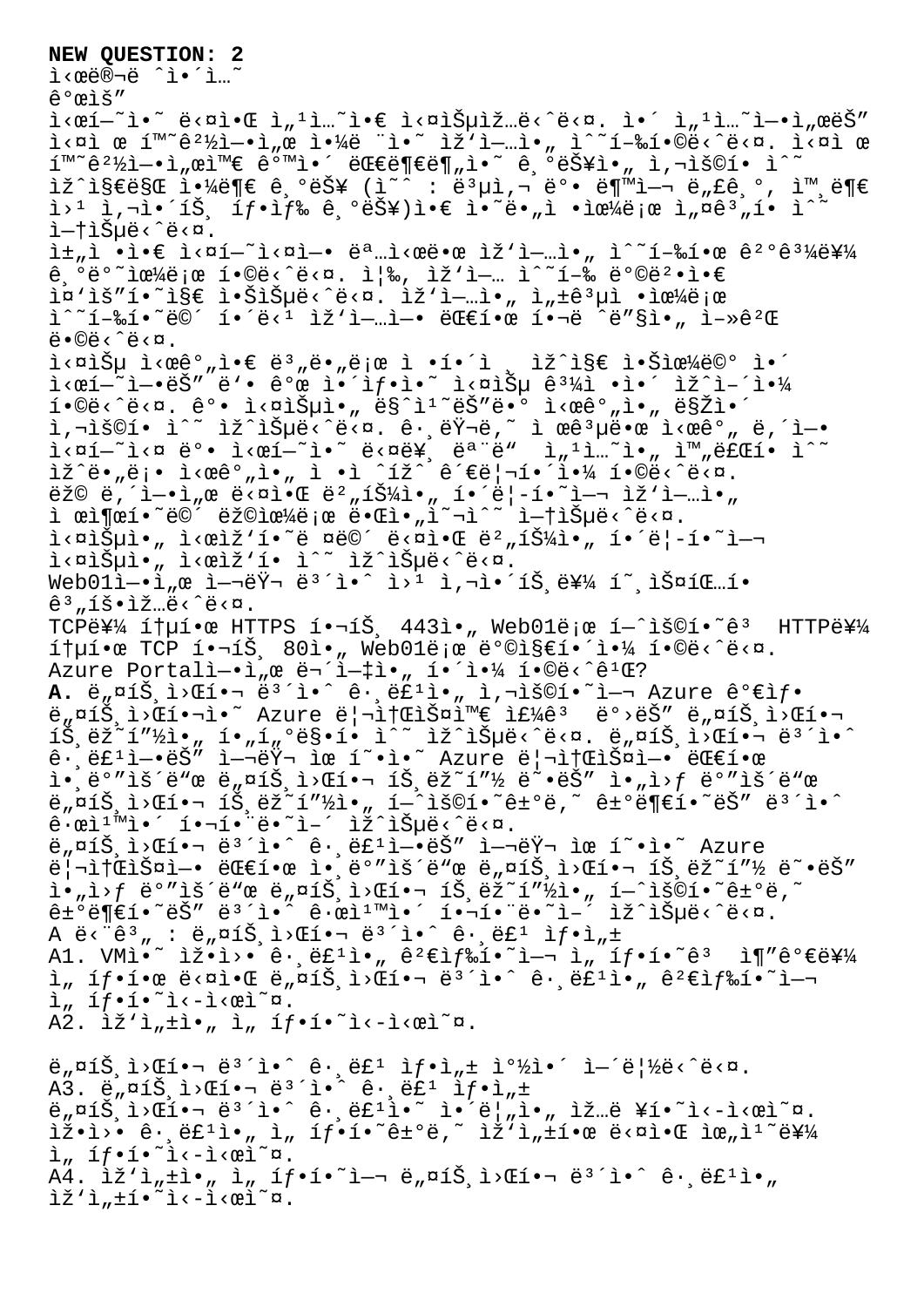$\ddot{e}$   $\ddot{e}$   $\ddot{e}$   $\ddot{e}$   $\ddot{e}$   $\ddot{e}$   $\ddot{e}$   $\ddot{e}$   $\ddot{e}$   $\ddot{e}$   $\ddot{e}$   $\ddot{e}$   $\ddot{e}$   $\ddot{e}$   $\ddot{e}$   $\ddot{e}$   $\ddot{e}$   $\ddot{e}$   $\ddot{e}$   $\ddot{e}$   $\ddot{e}$   $\ddot{e}$   $\ddot{e}$   $\ddot{e}$   $\ddot{$ i.,ë°"lš´ë"œ ë3´i.^ ê.œl1™l., ë§Œë"-ë<^ë<¤. lf^ ë,¤íŠ,i>Œí.  $e^{3}$ i.^  $\hat{e}$ . $e^{2}$ i.,  $\frac{1}{n}$  i,  $\frac{1}{n}$ . B2. Ì.,ë°"lš´ë" $\mathfrak{E}$  ë<sup>3´</sup>l.^ ê.œl<sup>1m</sup>l.<sub>n</sub> l<sub>n</sub> íf.í.œ ë<¤l.C l¶"가를  $\lim_{n \to \infty}$  if  $\cdot$   $\in$   $\mathbb{R}$   $\cdot$   $\cdot$   $\lim_{n \to \infty}$   $\lim_{n \to \infty}$ B3.  $i \cdot e^{\Theta''}$ iš´ë"œ  $\hat{e} \cdot e$ i $\lim_{n \to \infty} i \P'' \hat{e}^{\Theta} \in$ B4.  $\hat{e}^3$   $\hat{e}$ ,  $\hat{e}$ ,  $\hat{e}$ ,  $\hat{e}$ ,  $\hat{1}$ ,  $\hat{1}$ ,  $\hat{1}$ ,  $\hat{1}$ ,  $\hat{1}$ ,  $\hat{1}$ ,  $\hat{1}$ ,  $\hat{1}$ ,  $\hat{1}$ ,  $\hat{1}$ ,  $\hat{1}$ ,  $\hat{1}$ ,  $\hat{2}$ ,  $\hat{2}$ ,  $\hat{2}$ ,  $\hat{2}$ ,  $\hat{2}$ ,  $\hat{2}$ ,  $\hat{2}$ , ë"œë¡- ë<¤ìš" ë©"뉴ì-•ì"œ HTTPS를 ì" íf•̯í•~ì<-ì<œì~¤.  $i, \neg i$ š©iž• ì§€ì •ì•" í•´ë¦-í•~êª TCP 핬íŠ ë°• 444를  $\lim_{n \to \infty} \frac{1}{n} \cdot \lim_{n \to \infty} \lim_{n \to \infty} \lim_{n \to \infty} \lim_{n \to \infty} \lim_{n \to \infty} \lim_{n \to \infty} \lim_{n \to \infty} \lim_{n \to \infty} \lim_{n \to \infty} \lim_{n \to \infty} \lim_{n \to \infty} \lim_{n \to \infty} \lim_{n \to \infty} \lim_{n \to \infty} \lim_{n \to \infty} \lim_{n \to \infty} \lim_{n \to \infty} \lim_{n \to \infty} \lim_{n \to \infty} \lim_{n \to \infty} \$  $B5.$  i¶" $\hat{e}^o \in \hat{E}Y$  i\_ if.i.  $\hat{f} \cdot \hat{i}$  in  $\hat{e}$   $\hat{e}$  in  $\hat{i}$  in  $\hat{j}$  in  $\hat{j}$  in  $\hat{j}$  in  $\hat{i}$  is  $\hat{i}$  in  $\hat{j}$  in  $\hat{i}$  is  $\hat{i}$  in  $\hat{j}$  in  $\hat{j}$  is  $\hat{i}$  in  $\hat{j}$  is  $\hat{i}$  is  $\hat{i}$  is TCP í.¬íŠ, 80ì."ê±°ë¶€í.~ë ¤ë©´ B2-B5 ë<"ê3"를 ë°~ë3µí•~ì<-ì<œì~¤. B6. Ì.,ë<sup>o</sup>"iš´ë"  $x e e^3$ 'i.^ ê. $x$ i<sup>1m</sup>i.<sub>n</sub> i<sub>n</sub> íf.í.œ ë<¤i.C i¶"ê $^o$ ۑ¥¼  $\lim_{n \to \infty} \frac{1}{n} \cdot \lim_{n \to \infty} \frac{1}{n} \cdot \lim_{n \to \infty} \frac{1}{n} \cdot \lim_{n \to \infty} \frac{1}{n}$ B7. l. e°"lš'ë" $x e$  ê· $x$ l<sup>1m</sup> l¶"ê°€ B8.  $\hat{e}$ <sup>3</sup>  $\hat{e}$ ,  $\hat{e}$ i·,  $\hat{1}$ ,  $\hat{1}$ f·í·<sup>~</sup>i<-i< $\hat{e}$ i<sup>~</sup> $\alpha$ .  $i, \neg i$ š©iž• ì •ì•~를 í•´ë¦-í•~êª  $TCP$  핬íŠ ë¥¼  $i_n$  íf.í.<sup>~</sup>i<-i< $e$ i<sup>~</sup>¤. B9. 거부를 ì<sub>"</sub> íf•í•~ì<–ì<œì~¤. C ë<"ê3" : ë"¤íЏì>Œí•¬ ë<sup>3</sup>´ì•^ ê·¸ë£ʲì•" ì"œë¸Œë"·ê<sup>31</sup>⁄4 연꺰 ë§^지막 ë<"ꪄ는 ë"¤íЏì>Œí•¬ 몴ì•^ ê∙¸ë£ºì•" ì"œë¸Œë"∙  $e^{\alpha}$ . $e^{\alpha}$ i išii ·  $e^{\alpha}$  aíš, i> cí... i., i, oíž~i. išaime i- $e^{\alpha}e^{\alpha}$ í. eš $\alpha$  $\hat{e}^2 f$ iž…ë $\langle \hat{e} \rangle$ ë $\langle \hat{a} \rangle$ .  $Cl.$   $i \cdot \neg i$ , ës" lœ, l- $\cdot$  lž^ëŠ" ê<sup>2</sup>€lf‰ lž $\cdot$ l> $\cdot$ , l,ϑ<sup>1</sup>, lФ ë° $\cdot$ ë¬,ì"œ 샕잕엕ì"œ Web01 ìž…ë ¥ì•" ì<œìž'í•~ì<~ì<œì~¤. Web01 VM앴 꺀색 꺺ꪼì—• ë,~타ë,~ë©´, ì" 탕í•~ì<–ì<œì~¤. C2. ì"¤ì •ì—•ì"œ ë"¤íЏì>Œí,ʲì•" ì" 탕í•©ë<^ë<¤. ë<¤ì•Œ ê•,림ꪼ 같앴 ì• í″Œë¦¬ì¼€ì•´ì…~ 몴ì•^ ê•,룺 구ì"±ì•"  $\lim_{n \to \infty} f_n$  if  $\cdot$   $\cdot$   $\hat{e}$ <sup>3</sup>  $\cdot$   $\hat{e}$ <sup>3</sup>  $\cdot$   $\hat{e}$ <sup>3</sup>  $\cdot$   $\hat{e}$   $\cdot$   $\cdot$   $\hat{e}$   $\cdot$   $\hat{e}$   $\cdot$   $\hat{e}$   $\cdot$   $\hat{e}$   $\cdot$   $\hat{e}$   $\cdot$   $\hat{e}$   $\cdot$   $\hat{e}$   $\cdot$   $\hat{e}$   $\cdot$   $\hat{e}$   $\cdot$   $\hat{e}$   $\$  $i_n$  íf·í·œí›, ì €ìž¥ì•, ì, íf·í•~ì‹-시ì~¤. **B.**  $\ddot{e}_n$  $\alpha$ íš, i> $\alpha$ í•  $-\ddot{e}$ <sup>3'</sup>i•^ ê· ëf<sup>1</sup>i•<sub>n</sub> ì,¬iš©í•~i-¬ Azure ê°€ìf• ë"¤íŠ,ì>Œí•¬ì•~ Azure 리소스와 주êª ë°>ëŠ″ ë"¤íŠ,ì>Œí• íŠ,ëž~í"½ì•" í•"í"°ë§•í• ì^~ ìž^습ë<^ë<¤. ë"¤íŠ,ì>Œí•¬ ë'´ì•^  $\hat{e}$ .  $\hat{e}E^1$ ì- $\hat{e}\hat{S}''$  ì- $\hat{e}\hat{Y}$  ìœ í $\hat{e}$ í. Azure  $\hat{e}$ | $\hat{e}$ i(fi) $\hat{S}$ ¤ì- $\hat{e}$   $\hat{e}$ ے $\hat{e}$ œ  $i \in \mathbb{R}$ ,  $i \in \mathbb{R}$  and  $i \in \mathbb{R}$ ,  $i \in \mathbb{R}$  and  $i \in \mathbb{R}$ ,  $i \in \mathbb{R}$  and  $i \in \mathbb{R}$  and  $i \in \mathbb{R}$  and  $i \in \mathbb{R}$  and  $i \in \mathbb{R}$  and  $i \in \mathbb{R}$  and  $i \in \mathbb{R}$  and  $i \in \mathbb{R}$  and  $i \in \mathbb{R}$  and  $i \in \math$  $\ddot{e}_n$ ¤íš,i>Œí•¬íŠ,ëž<sup>~</sup>í"½ì•"í-^ìš©í•~ê±°ë,~ ê±°ë¶€í•~ëŠ″ë3´ì•^  $\hat{e} \cdot \hat{e}$  $i \in \{1, \ldots, n\}$ .  $i \in \{1, \ldots, n\}$ .  $i \in \{1, \ldots, n\}$ .  $i \in \{1, \ldots, n\}$ . ë"¤íŠ,ì>Œí•¬ ë3´ì•^ ê·,ë£1ì-•ëŠ" ì-¬ëŸ¬ ìœ í~•ì•~ Azure  $\ddot{\theta}$ | $\dot{\theta}$ | $\dot{\theta}$  =  $\dot{\theta}$  =  $\ddot{\theta}$  =  $\ddot{\theta}$  =  $\ddot{\theta}$  =  $\ddot{\theta}$  =  $\ddot{\theta}$  =  $\ddot{\theta}$  =  $\ddot{\theta}$  =  $\ddot{\theta}$  =  $\ddot{\theta}$  =  $\ddot{\theta}$  =  $\ddot{\theta}$  =  $\ddot{\theta}$  =  $\ddot{\theta}$  =  $\ddot{\theta}$  =  $\ddot{\theta}$  =  $\ddot{\theta}$  =  $\ddot{\theta}$  $i \cdot n$ )  $f$  ë°" $i \leq j$ " $x \in \mathbb{R}$ ,  $\alpha \in \mathbb{R}$ ,  $i \leq j$  .  $i \leq j$  ,  $i \leq j$  ,  $i \leq j$  ,  $i \leq j$  ,  $i \in \mathbb{R}$ ,  $i \in \mathbb{R}$  $\hat{e} \pm \hat{e}$ ë  $\hat{e}$ i  $\hat{e}$   $\hat{e}$   $\hat{e}$   $\hat{e}$   $\hat{e}$   $\hat{e}$   $\hat{e}$   $\hat{e}$   $\hat{e}$   $\hat{e}$   $\hat{e}$   $\hat{e}$   $\hat{e}$   $\hat{e}$   $\hat{e}$   $\hat{e}$   $\hat{e}$   $\hat{e}$   $\hat{e}$   $\hat{e}$   $\hat{e}$   $\hat{e}$   $\hat{e}$   $\hat{e}$   $\hat{$ A ë < "ê 3  $\mu$  : ë  $\mu$   $\Omega$   $\Omega$   $\Omega$   $\Omega$   $\Omega$  +  $\Omega$  =  $\Omega$   $\Omega$  +  $\Omega$  +  $\Omega$  +  $\Omega$  +  $\Omega$  +  $\Omega$  +  $\Omega$  +  $\Omega$  +  $\Omega$  +  $\Omega$  +  $\Omega$  +  $\Omega$  +  $\Omega$  +  $\Omega$  +  $\Omega$  +  $\Omega$  +  $\Omega$  +  $\Omega$  +  $\Omega$  +  $\Omega$  +  $\Omega$  +  $\Omega$  +  $\Omega$ A1. VMì•~ ìž•ì>• ê· ë£<sup>1</sup>ì• , ê<sup>2</sup>€ìf‰í•~ì—¬ ì , íf•í•~ê3 ì¶″꺀를  $i$ ,  $if \cdot i \cdot \alpha$   $e \cdot \alpha i \cdot \alpha$   $e \cdot \alpha i \cdot \alpha$   $i \cdot \alpha$   $j \cdot \alpha$   $i \cdot \alpha$   $i \cdot \alpha$   $j \cdot \alpha$   $i \cdot \alpha$   $j \cdot \alpha$   $j \cdot \alpha$   $i \cdot \alpha$   $j \cdot \alpha$   $j \cdot \alpha$   $j \cdot \alpha$   $j \cdot \alpha$   $j \cdot \alpha$   $j \cdot \alpha$   $j \cdot \alpha$   $j \cdot \alpha$   $j \cdot \alpha$   $j \cdot \alpha$   $j \cdot \alpha$   $j \cdot \alpha$   $j \cdot \alpha$   $j \$  $\lim_{n \to \infty} \frac{1}{n} \cdot \lim_{n \to \infty} \frac{1}{n} \cdot \lim_{n \to \infty} \frac{1}{n}$ A2.  $\tilde{z}'$ 'ì,  $\tilde{z}$ 'ì, ì, íf.í.<sup>~</sup>i<-i< $\tilde{z}$ 

 $\ddot{e}_n$ ¤íŠ i>Œí•¬ ë $^3$ 'ì•^ ê· ë $\ddot{e}_n$ ë $\ddot{e}_n$  if•ì $n \pm$  i $^0\frac{1}{2}$ i•´ i-´ë|½ë<^ë<¤. A3.  $\ddot{e}_n$   $\alpha$  is i>  $\alpha$ i  $\alpha$   $\ddot{e}$  i  $\alpha$   $\dot{e}$  is  $\ddot{e}$  if  $\ddot{e}$  if  $\ddot{e}$  if  $\ddot{e}$  if  $\ddot{e}$  $\ddot{e}_n$  $\alpha$ íš, i> $\alpha$ 핬 ë<sup>3</sup>´ì•^ ê·, ë£<sup>1</sup>ì•~ ì•´ë|, ì•, ìž…ë ¥í•~ì<-ì< $\alpha$ ì~¤.  $\tilde{\mathbf{I}} \times \tilde{\mathbf{I}}$   $\tilde{\mathbf{I}}$   $\tilde{\mathbf{I}}$   $\tilde{\mathbf{I}}$   $\tilde{\mathbf{I}}$   $\tilde{\mathbf{I}}$   $\tilde{\mathbf{I}}$   $\tilde{\mathbf{I}}$   $\tilde{\mathbf{I}}$   $\tilde{\mathbf{I}}$   $\tilde{\mathbf{I}}$   $\tilde{\mathbf{I}}$   $\tilde{\mathbf{I}}$   $\tilde{\mathbf{I}}$   $\tilde{\mathbf{I}}$   $\tilde{\mathbf{I}}$   $\tilde{\mathbf{I}}$   $\tilde{\math$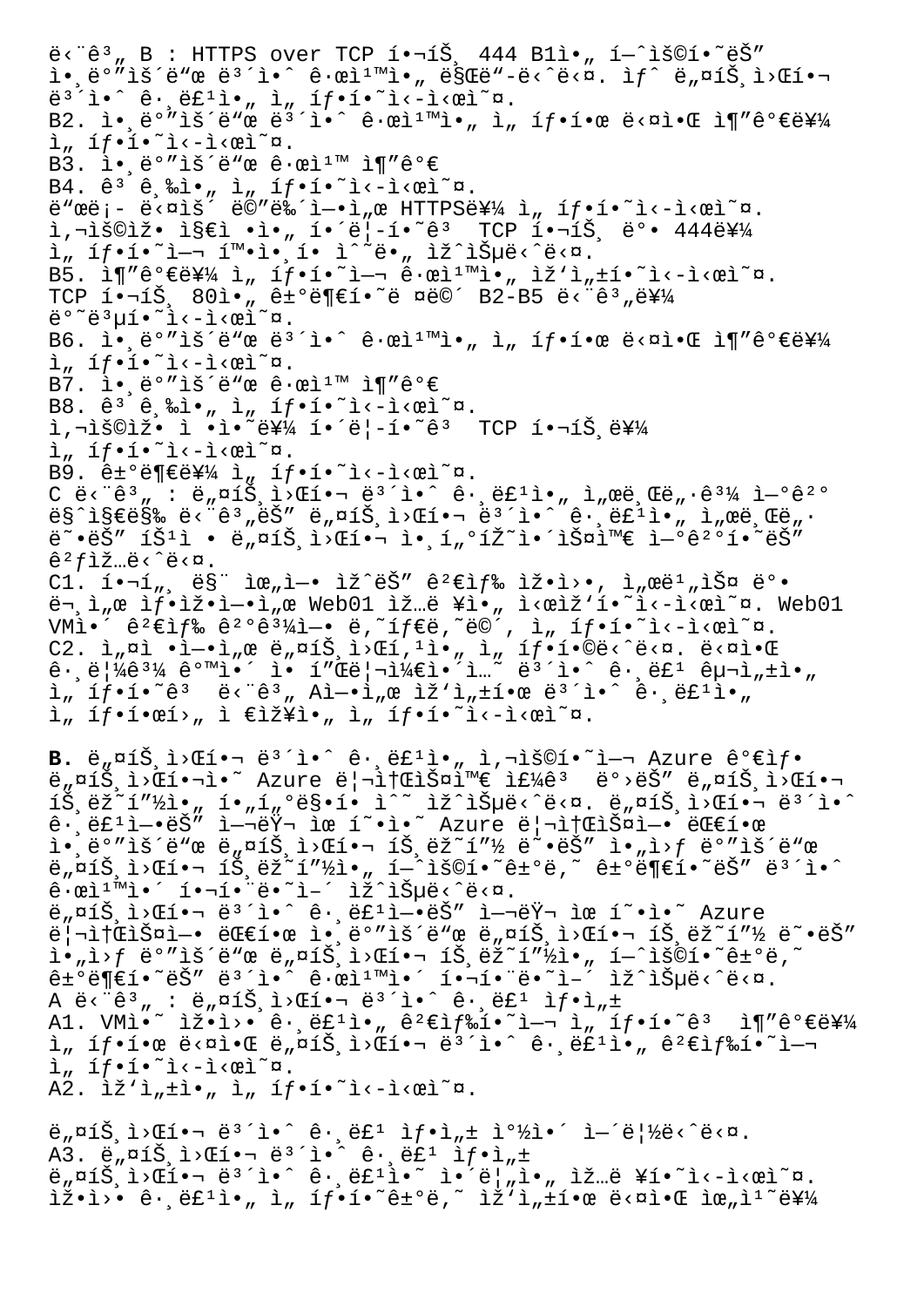$\lim_{n \to \infty} \frac{1}{n} \cdot \lim_{n \to \infty} \frac{1}{n} \cdot \lim_{n \to \infty} \frac{1}{n} \cdot \lim_{n \to \infty} \frac{1}{n}$  $A4.$   $\tilde{z}'$ ì, $\pm$ ì $\cdot$ ,  $\tilde{z}$ ,  $\tilde{z}$ ,  $\tilde{z}'$  $\tilde{z}$ , $\tilde{z}$ , $\tilde{z}$ , $\tilde{z}$ , $\tilde{z}$ , $\tilde{z}$ , $\tilde{z}$ , $\tilde{z}$ , $\tilde{z}$ , $\tilde{z}$ , $\tilde{z}$ , $\tilde{z}$ , $\tilde{z}$ , $\tilde{z}$ , $\tilde{z}$ , $\tilde{z}$ , $\tilde{z}$ , $\tilde{z}$ , $\tilde$  $\tilde{z}$ 'ì,  $\pm$ í $\cdot$ <sup>~</sup>i<-i< $\tilde{z}$  $\ddot{e}$  < " $\ddot{e}$ ", B : HTTPS over TCP  $i \cdot \neg i\breve{S}$ , 443 Bli $\cdot$ ,  $i - \hat{i} \breve{S} \odot i \cdot \tilde{e} \breve{S}$ "  $\tilde{\mathbb{I}}$ •, ë $^{\text{o}}$ "iš´ë"œ ë $^3$ ´i•^ ê·œì $^1$ "i•, iž'i,  $\pm$ í•~i‹ $^2$ i‹ $^-$ i‹œì $^-$ ¤. i $f$ ^ ë"¤íЏì>Œí•¬ ë $^3$ ´ì•^ ê $\cdot$ ,ë£ʲì•" ì" 탕í•~ì<-ì<œì~¤. B2. 앸ë°″ìš´ë"œ ë<sup>з´</sup>ì•^ ꕜ캙ì•" ì" 탕한 ë<¤ì•Œ ì¶″가를  $\lim_{n \to \infty} \frac{1}{n} \cdot \lim_{n \to \infty} \frac{1}{n} \cdot \lim_{n \to \infty} \frac{1}{n} \cdot \lim_{n \to \infty} \frac{1}{n}$ B3. ì• ë°"lš´ë"œ ê·œl1™ l¶"ê°€ B4.  $\hat{e}^3$   $\hat{e}$ ,  $\hat{e}$   $\hat{i}$   $\cdot$   $\hat{j}$   $\hat{k}$   $\hat{i}$   $\hat{j}$   $\hat{k}$   $\hat{i}$   $\hat{k}$   $\hat{k}$   $\hat{k}$   $\hat{k}$   $\hat{k}$   $\hat{k}$   $\hat{i}$   $\hat{k}$   $\hat{k}$   $\hat{k}$   $\hat{k}$   $\hat{k}$   $\hat{k}$   $\hat{k}$   $\hat{k}$   $\hat{k}$   $\hat{k}$   $\hat{k}$   $\hat{k}$   $\hat$  $\ddot{e}$ "ϑ;-  $\ddot{e}$ <¤ìš´ ë©"뉴ì-•ì"œ HTTPS를 ì" íf•í•~ì‹-시ì~¤.  $i, \exists \delta \odot i \geq 0$  is  $\epsilon i \cdot j \cdot j$  io  $\epsilon' = \{ -i \cdot \delta^3 \}$  TCP  $i \cdot \exists \delta, \delta \in \{ 443i \cdot j \cdot j \}$ ì" íf•í•~ì—¬ 확앸í• ì^~ë•" ìž^습ë<^ë<¤.  $B5.$   $\tilde{1}$   $\tilde{1}''$   $\hat{e}$  $\Phi$  $\tilde{e}$  $\tilde{f}$  $\tilde{A}$   $\tilde{h}$   $\tilde{h}$   $\tilde{h}$   $\tilde{h}$   $\tilde{e}$   $\tilde{h}$   $\tilde{e}$   $\tilde{h}$   $\tilde{h}$   $\tilde{h}$   $\tilde{h}$   $\tilde{h}$   $\tilde{h}$   $\tilde{h}$   $\tilde{h}$   $\tilde{h}$   $\tilde{h}$   $\tilde{h}$ TCP  $i \cdot \neg i \check{S}$ ,  $80i \cdot \pi$  ê±°ë¶€í $\cdot$ ~ë ¤ë©´ B2-B5 ë<"ê3 $\pi$ 를 ë°~ë3µí.~ì<-ì<œì~¤. B6. Ì.,ë°"lš´ë" $x e e^3$ 'ì.^ ê. $x$ lī"l., î, íf.í. $x e e$  ë< $x$ l.C līvêº $e e e$ 를  $\lim_{n \to \infty} \frac{1}{n} \int_0^{\infty} e^{-\frac{1}{n}x} \cdot e^{-\frac{1}{n}x} dx$ . B7.  $i \cdot \frac{e^{\circ}}{2}$  is end  $e \cdot e^{i \cdot \pi}$  if  $i \in \mathbb{R}$ B8.  $\hat{e}^3$  $\hat{e}$ ,  $\hat{e}$  $\hat{i}$ ,  $\hat{i}$   $\hat{j}$   $\hat{j}$   $\hat{i}$   $\hat{j}$   $\hat{k}$   $\hat{i}$   $\hat{k}$   $\hat{k}$   $\hat{k}$  $i, \neg i$ š©iž• ì •ì•~를 í•´ë¦-í•~êª TCP 핬트를  $\lim_{n \to \infty} \frac{1}{n} \int_0^{\infty} e^{-\frac{x^2}{n} - \frac{1}{n}} dx$ . B9.  $êt^o$ 부를 ì" íf•í•~ì‹ $e$ ì′∞ì"¤.  $C \tilde{e} < \tilde{e}$ <sup>3</sup>, :  $\tilde{e}_n$   $\Omega_1 \tilde{S}$ ,  $\tilde{L} > \Omega_2$  .  $\tilde{e}$   $\tilde{e}$  .  $\tilde{e}$  :  $\tilde{e}$  :  $\tilde{e}$  :  $\tilde{e}$  :  $\tilde{e}$  ,  $\tilde{e}$  :  $\tilde{e}$  ,  $\tilde{e}$  :  $\tilde{e}$  :  $\tilde{e}$  :  $\tilde{e}$  :  $\tilde{e}$  :  $\tilde{e$  $ES$ ^지막 ë<"ê3"ëŠ" ë"¤íŠ,ì>Œí•¬ ë3´ì•^ ê $\cdot$ ë£<sup>1</sup>ì•" ì"œë,Œë" $\cdot$  $e^{\alpha}$ •ëŠ" íŠ<sup>1</sup>ì • ë"¤íŠ,ì>Œí•¬ ì•,í"°íŽ~앴스와 ì-ºê<sup>20</sup>í•~ëŠ"  $\hat{e}^2 f$ lž…ë $\langle \hat{e} \rangle$ ë $\langle \hat{a} \rangle$ .  $Cl.$  핬í", ë§" 위ì—•ìž^ëŠ" 꺀색 ìž•ì>•, ì"œë $^1$ "스 뺕 ë¬,ì"œ ìf.iž.i-·ì"œ Web01 ìž…ë ¥ì•" ì<œìž'í.<sup>~</sup>ì<-ì<œì~¤. Web01 VMì.  $\hat{e}^2 \in \hat{I}$   $f$   $\hat{e}$   $\hat{e}^2 \in \hat{e}^3$   $\hat{e}^2 \in \hat{e}$   $\hat{e}$ ,  $\hat{e}$   $\hat{e}$ ,  $\hat{e}$   $\hat{e}$   $\hat{e}$   $\hat{e}$   $\hat{e}$   $\hat{e}$   $\hat{e}$   $\hat{e}$   $\hat{e}$   $\hat{e}$   $\hat{e}$   $\hat{e}$   $\hat{e}$   $\hat{e}$   $\hat{e}$   $\hat{e}$   $\$ C2.  $i_n$  $\alpha i - i - i_n \alpha e e_n \alpha i \delta$ ,  $i \delta n i - n$ ,  $i_n$   $i_f$   $i \delta e$   $i \delta e$ ,  $i \delta e$   $i \alpha$ .  $i \delta e$  $\hat{e}$ ·  $\hat{e}$ <sup>1</sup> $\hat{4}$  $\hat{e}$ <sup>31</sup> $\hat{4}$   $\hat{e}$ <sup>0</sup>  $\hat{n}$   $\hat{i}$   $\hat{e}$   $\hat{e}$   $\hat{i}$   $\hat{e}$   $\hat{e}$   $\hat{i}$   $\hat{e}$   $\hat{e}$   $\hat{i}$   $\hat{e}$   $\hat{i}$   $\hat{i}$   $\hat{i}$   $\hat{j}$   $\hat{i}$   $\hat{j}$   $\hat{k}$   $\hat{i}$   $\hat{j}$   $\hat{k}$   $\hat{i$  $\tilde{a}$ ,  $\tilde{1}$ ,  $\tilde{1}$ ,  $\tilde{1}$   $\tilde{e}$   $\tilde{e}$   $\tilde{e}$   $\tilde{e}$   $\tilde{e}$   $\tilde{e}$   $\tilde{e}$   $\tilde{e}$   $\tilde{e}$   $\tilde{e}$   $\tilde{e}$   $\tilde{e}$   $\tilde{e}$   $\tilde{e}$   $\tilde{e}$   $\tilde{e}$   $\tilde{e}$   $\tilde{e}$   $\tilde{e}$   $\tilde{e}$   $\$  $i,$   $if \cdot i \cdot e_i > n$  i  $\epsilon$ iž¥ì $\cdot,$  i,  $if \cdot i \cdot \tilde{i} < -i$ 

# **Answer: B**

Explanation: References: https://docs.microsoft.com/en-us/azure/virtual-network/tutorial -filter-network-traffic

**NEW QUESTION: 3** Refer to the exhibit.

At which point in the network topology must the trunk be configured to support multiple SSIDs for voice and data separation? **A.** B **B.** A **C.** C **D.** D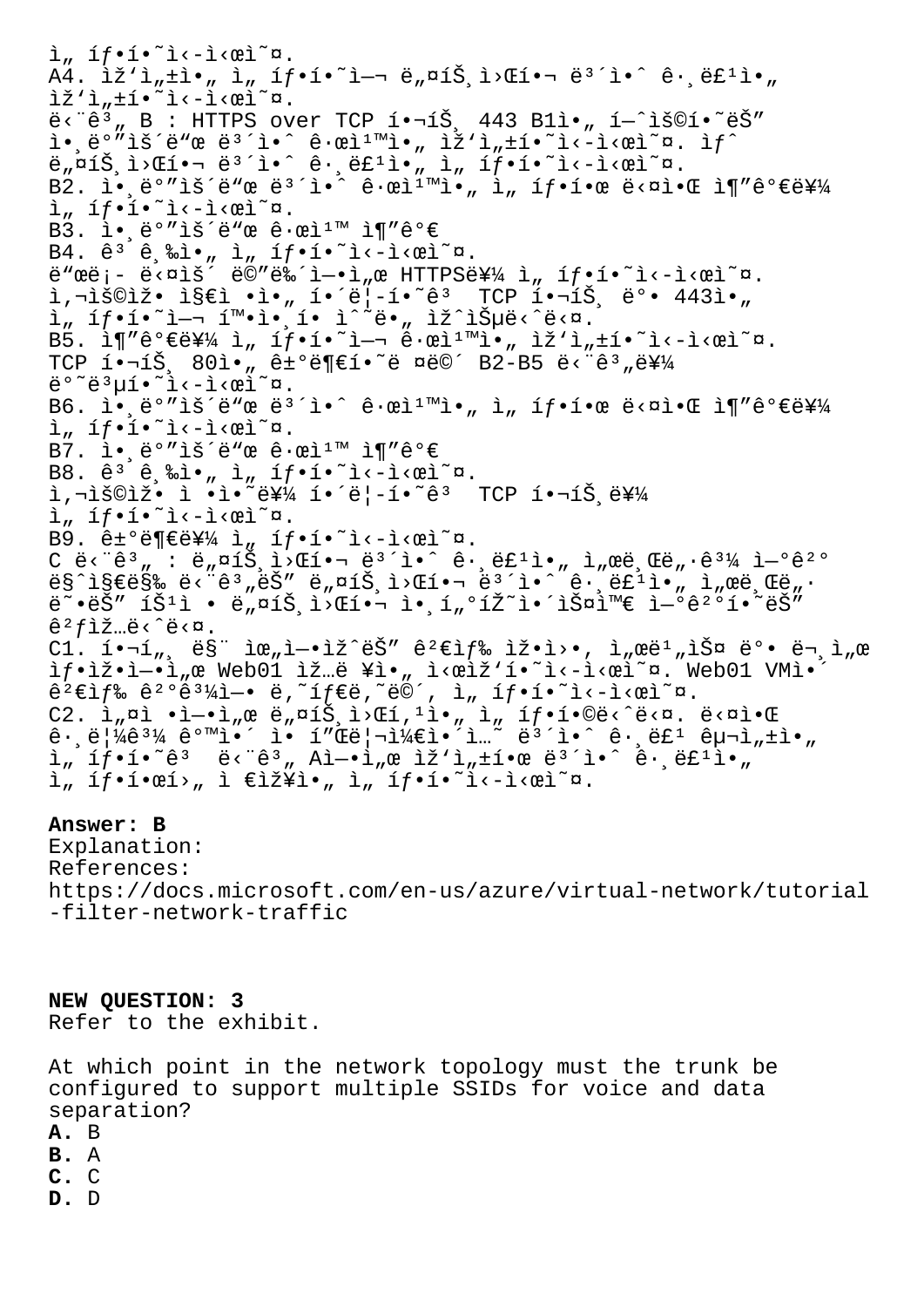Explanation: Controllers typically map WLANs to VLANs. When configuring a switch port to a controller, you would set the port to support 802.1Q (switchport trunk encapsulation dot1q), then set the port to trunk (switchport mode trunk) and only allow the VLANs needed by the controller (for example, switchport trunk allowed VLANs 10,20,30 if your controller needs only VLANs 10, 20, and 30). Reference: CCNA Wireless (640-722 IUWNE) Quick Reference Guide page 111

### **NEW QUESTION: 4**

 $\tilde{a}f$ ¦ã $f$ ¼ã,¶ã $f$ ¼ã•¯ã $\in$ •é $f$ ¨é– $\epsilon$ ã•®ã $f$ ‹ $f$ ¼ã,¶ã $f$ ¼ã $f$ –ã $f$ ªã $f$ ªã,¿ã $f$ ¼ã•Œç´™è©° 㕾ã,Šã,¨ãƒ©ãƒ¼ãƒ¡ãƒƒã,≫ーã,¸ã,′表礰ã•—ç¶šã• `㕦ã•"ã,<ã•«ã,, ã•<ã•<ã,•ã,‰ã•šã€•紙詰㕾ã,Šã•Œè§£æ¶^ã••ã,Œã•¦ã•"ã,<㕨è¿°ã•1  $\tilde{a}$ •¦ã•"㕾ã•™ã€,

ã. "ã. ®å. •é; Œã. ®ã f^ã f©ã f-ã f«ã, ·ã f¥ã f¼ã f tã, £ã f 3ã, ºã, 'è; Œã. tã. «ã. -〕技è¡"者㕌次㕮㕆ã•¡ã•©ã,Œã,′行㕆必覕㕌ã•,ã,Šã•¾ã•™  $\tilde{a} \cdot \tilde{i} \sqrt{Y}$ 

# **A.**

 $\tilde{a}f''\tilde{a}ff\tilde{a}$ ,  $\tilde{a}$ ,  $\tilde{a}f\tilde{a}f - \tilde{a}f - \tilde{a}f'$ á $f\tilde{a}f'$ á• $\tilde{a}e - \tilde{a}$ ,  $\tilde{a}e - \tilde{a}e'$  and  $\tilde{a}e'$  $\tilde{a}$ .' $\tilde{c}$ e $\tilde{c}$ e $\tilde{a}$ .''A $\tilde{a}$ .'

**B.**

ã $f$ -ã $f$ -ã $f$ fã,  $\tilde{a}$ ••ã, $\mathfrak{A}$  Gã• $\mathrm{\tilde{Y}}$ ã, »ã $f$ 3ã, $\mu$ ã $f$ ¼ã•®ç″¨ç´™ç $\mu$ Ώ $\cdot$ ¯ã, ′確è $\tilde{a}$ •ã• $\tilde{a}$ •¾ ã•™

 $C.$   $\tilde{a}f\tilde{a}f\tilde{a}f-\tilde{a}f\tilde{a}f\tilde{a}f$ ,  $\tilde{a}$ ,  $\tilde{a}$ ,  $\tilde{a}$ ,  $\tilde{a}f$ ,  $\tilde{a}f\tilde{a}f-\tilde{a}f$ ,  $\tilde{a}$ ,  $\tilde{a}$ ,  $\tilde{a}$ ,  $\tilde{a}$ ,  $\tilde{a}$ ,  $\tilde{a}$ ,  $\tilde{a}$ ,  $\tilde{a}$ ,  $\tilde{a}$ ,  $\tilde{a}$ ,  $\tilde$ 

 $D. \tilde{a} f - \tilde{a} f^a \tilde{a} f^3 \tilde{a}$ ,  $\tilde{a} f^1 \tilde{a} \tilde{a} \cdot \tilde{a} \tilde{a} + \tilde{a} f^c \tilde{a} \cdot \tilde{a} - \tilde{a}$ , ' $\tilde{a} g \tilde{g} \tilde{g} \cdot \tilde{a} \cdot \tilde{a} \cdot \tilde{a}$ 

### **Answer: B**

Related Posts SC-900 Reliable Exam Answers.pdf New NSE5\_FSM-5.2 Exam Sample.pdf Latest H13-831 V2.0 Exam Dumps.pdf C\_TS450\_2021 Latest Test Sample [Certification C-S4CMA-2105 Exam D](http://wdh.namgiang.edu.vn/?docs=SC-900_Reliable-Exam-Answers.pdf-738384)umps [AWS-Advanced-Networking-Specialty-K](http://wdh.namgiang.edu.vn/?docs=H13-831_V2.0_Latest--Exam-Dumps.pdf-516262)R Exam Details [C\\_SM100\\_7210 Latest Exam Pattern](http://wdh.namgiang.edu.vn/?docs=C_TS450_2021_Latest-Test-Sample-738384) [Sure C1000-148 Pass](http://wdh.namgiang.edu.vn/?docs=C-S4CMA-2105_Certification--Exam-Dumps-162627) FOI6 Practice Exam Fee [GB0-191-ENU Reliable Study Plan](http://wdh.namgiang.edu.vn/?docs=AWS-Advanced-Networking-Specialty-KR_Exam-Details-840405) [C-TS4CO-2020 Online](http://wdh.namgiang.edu.vn/?docs=C1000-148_Sure--Pass-848405) Test [Certification NSE6\\_FAD-](http://wdh.namgiang.edu.vn/?docs=FOI6_Practice-Exam-Fee-161627)6.2 Exam New 1D0-623 Braindumps Free [Valid C\\_S4CWM\\_2108 Test Question](http://wdh.namgiang.edu.vn/?docs=GB0-191-ENU_Reliable-Study-Plan-162627) [Valid C-THR81-2111 Test A](http://wdh.namgiang.edu.vn/?docs=C-TS4CO-2020_Online-Test-384040)nswers Reliable H12-111 V2.5 Dumps Sheet [Latest C\\_THR86\\_2111 Braindumps](http://wdh.namgiang.edu.vn/?docs=C_S4CWM_2108_Valid--Test-Question-273738)